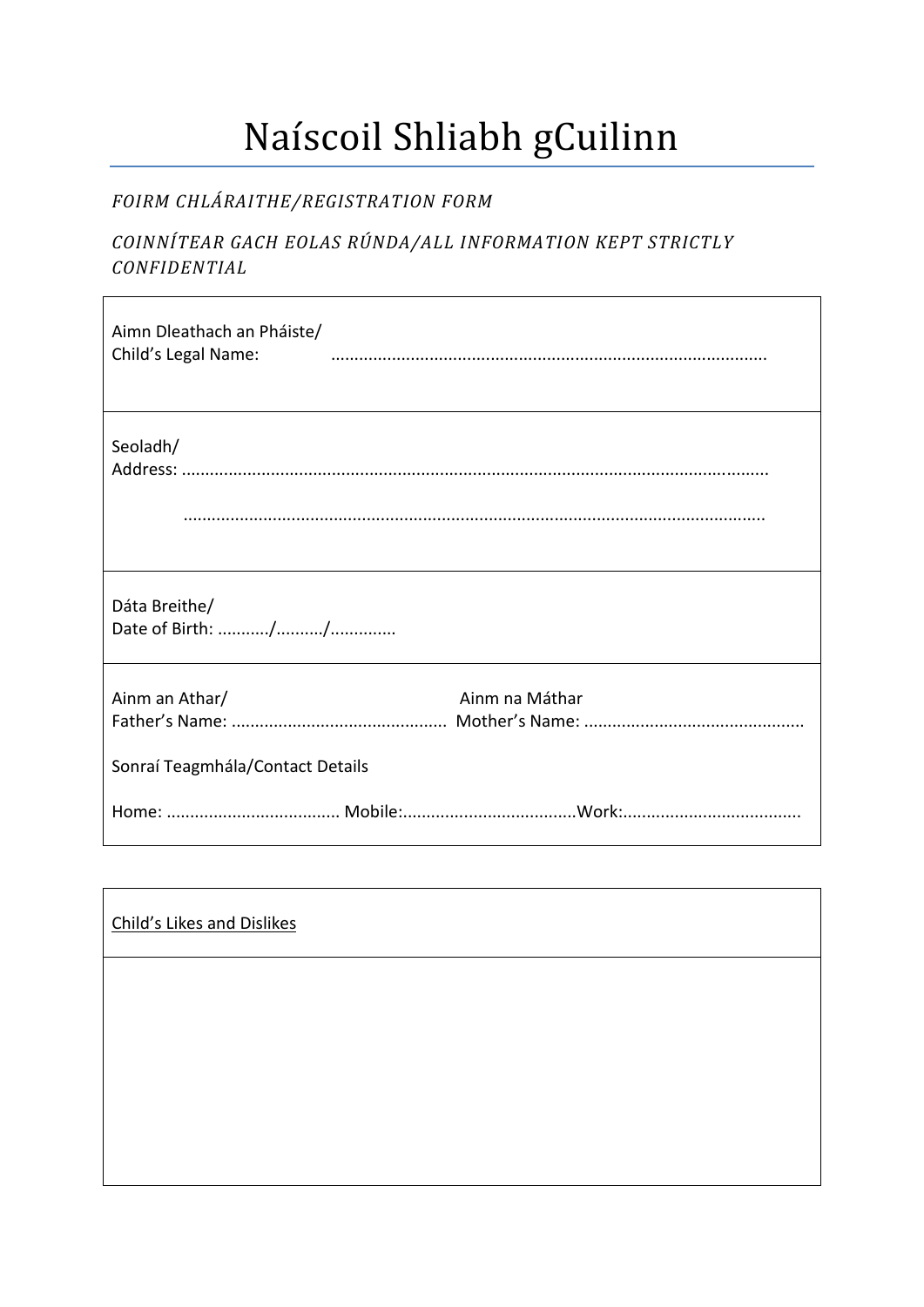| Ainm an Dochtúra/<br>Doctor's Name:<br>Seoladh/<br>Guthán/                                                                                                                                                                          |  |  |  |  |
|-------------------------------------------------------------------------------------------------------------------------------------------------------------------------------------------------------------------------------------|--|--|--|--|
| Eolas faoi chara nó faoi dhuine muinteartha a thabharfaidh aire don pháiste muna mbíonn<br>tú féin sa bhaile ar uair phráinne/<br>Information relating to a friend or relative who will look after your child if you are not there: |  |  |  |  |
|                                                                                                                                                                                                                                     |  |  |  |  |
| CUIR TIC SAN ÁIT CHUÍ/ ENTER TICK WHERE RELEVANT                                                                                                                                                                                    |  |  |  |  |
| Diftéire/Teiteanas/Triuch<br>Diphtheria/Tetanus/Whooping Cough:                                                                                                                                                                     |  |  |  |  |
| Polaimialíteas/<br>Polio:                                                                                                                                                                                                           |  |  |  |  |
| Bruitíneach/Leicneach/Bruitíneach Dhearg/<br>Measles/Mumps/Rubella:                                                                                                                                                                 |  |  |  |  |
| Teanndáileog Réamhscoile/Preschool Booster:                                                                                                                                                                                         |  |  |  |  |

٦

 $\mathsf{r}$ 

| Titimeas/Epilepsy    | Eachma/Eczema                   |
|----------------------|---------------------------------|
| Trithimh/Convulsions | Diaibéiteas/Diabetes            |
| Plúchadh/Asthma      | Fadbhanna Duáin/Kidney Problems |
| Ailéirgí/Allergies   |                                 |
| Eolas/Information    |                                 |
|                      |                                 |
|                      |                                 |